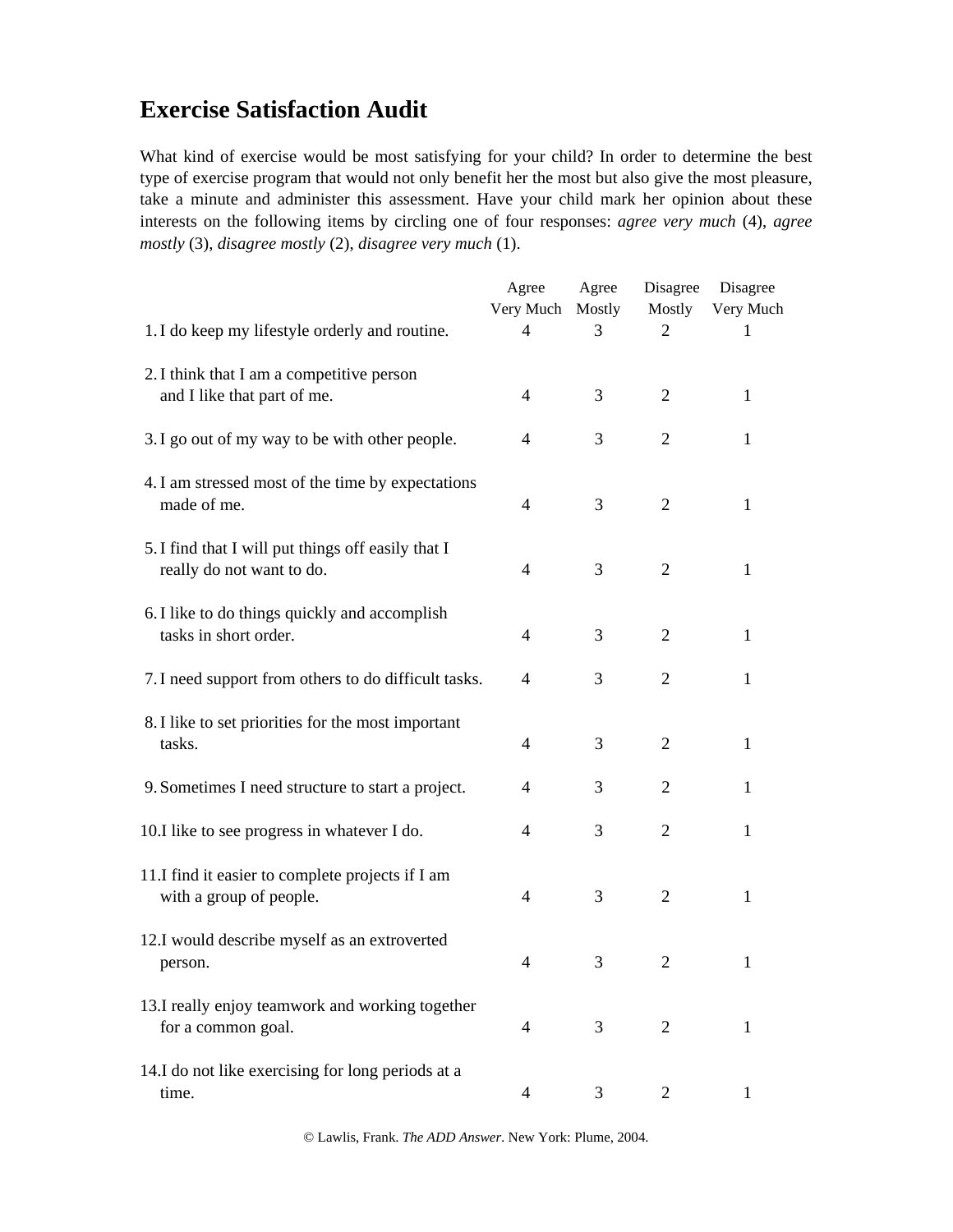| 15.I would rather work out with another person<br>than work out by myself.                                  | $\overline{4}$ | 3 | 2                           |   |
|-------------------------------------------------------------------------------------------------------------|----------------|---|-----------------------------|---|
| 16.I do not feel that I have completed a good<br>workout unless I have exerted 100 percent<br>of my effort. | $\overline{4}$ | 3 | $\mathcal{D}_{\mathcal{L}}$ |   |
| 17.I find group activities a lot more fun than<br>doing things by myself.                                   | 4              | 3 | 2                           |   |
| 18.I like to do exercises that make my muscles<br>bigger.                                                   | $\overline{4}$ | 3 | 2                           | 1 |
| 19.I like a sport activity in which I am being<br>challenged by another person.                             | 4              | 3 | 2                           |   |
| 20.I do like exercises that last a short time.                                                              | 4              | 3 | 2                           |   |

### **Scoring**

Add the scores for only the odd-numbered statements and write the total in the place below. Then, add the scores for the even-numbered items and write the total in the space below.

Sum for odd-numbered statements \_\_\_\_\_\_\_ Sum for even-numbered statements\_\_\_\_\_\_\_\_\_\_

#### **ODD-NUMBERED ITEMS: GROUP ACTIVITIES VS. SOLITARY ACTIVITIES**

*33–40:* Your child is more comfortable working out in a group than doing solitary exercises, and usually finds shared participation with others helpful to her own motivation. The support of friends helps her in following through with an exercise routine. You should help your child plan an exercise program with group participation.

*24–32:* Your child enjoys group exercises mostly, but his most important pleasure comes when there is mutual support and cooperation, as opposed to competition. Your child tends not to want to "beat" another person in a game, but would rather enjoy some activity mutually.

*18–23:* Your child desires to plan an individual exercise program with a personal agenda and sense of order. He tends to find pleasure in activities that may have other participants, but where each member of the group has personal goals.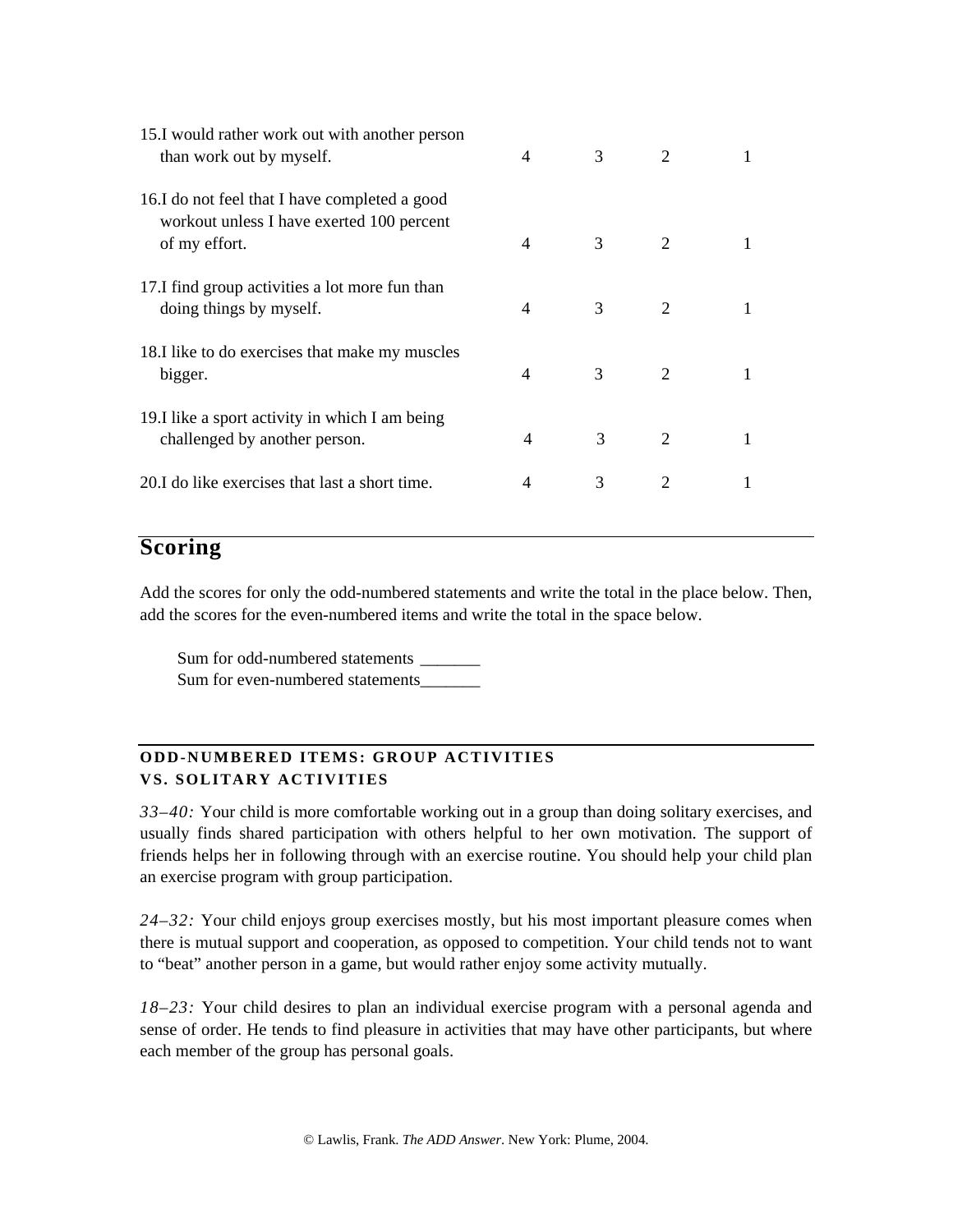*10–17:* Your child's most enjoyable exercises are those she does by herself without the distracting frustration of working with others. Your child likes to focus on internal goals, rather than external expectations. Some of these goals may not just be targeted on strengthening body or building endurance, but be done for relaxation and to help in achieving an overall sense of harmony.

#### **EVEN-NUMBERED ITEMS: EXTERNAL OBJECTIVES SATISFACTION VS. INTERNAL OBJECTIVES SATISFACTION**

*33–40:* Short-term goals and immediate satisfaction are the motivating incentives for your exercise programs. Your child likes to *get things done* and move on through a daily schedule. For your child, a successful exercise program will be specific to goals set for himself, and the accomplishment of these goals is deliberate and focused. Make sure that the plan is achievable, with short-term goals that are realistic.

*24–32:* Your child enjoys *getting somewhere* and making some progress when she exercises. It helps to select exercises that have quantifiable measures, such as walking or jogging a measurable distance with a goal of extending that distance or increasing the pace. Weight lifting works well because the weight can be adjusted upward or the number of repetitions can gradually be increased as determinates of progress. Almost any exercise can be quantifiable, and your child can remain motivated by establishing an expanding set of measurements that you personally hold out as challenges for success.

*17–23:* Your child is more motivated by the consistency and discipline of exercising rather than making progress on a short-term basis. For example, he would be more motivated to walk or jog one or two miles each day and feel some internal success and pride, rather than use speed, endurance, or distance as external measures of success. The feat of personal and disciplined accomplishment is more important than achieving quantifiable improvements.

*10–16:* Your child is a person who is more internally motivated by her body needs. Success comes from how her body feels rather than through some objective, external measure. Exercises such as walking, jogging, or swimming can make a child feel good inside and will provide a sense of harmony and balance.

## **Exercise Selection for Maximum Satisfaction**

The final step is to combine the "group activities vs. solitary activities" dimension with the "external objectives satisfaction vs. internal objectives satisfaction" dimension into one blended choice. On the square below, find the scores cross-referenced according to the odd- and even-numbered item sums. Within each of the boxes are examples of exercises where you will likely find the greatest satisfaction according to your child's exercise assessment. Remember these are only examples, and personal selections may be more relevant to lifestyle, experiences, and specific interests.